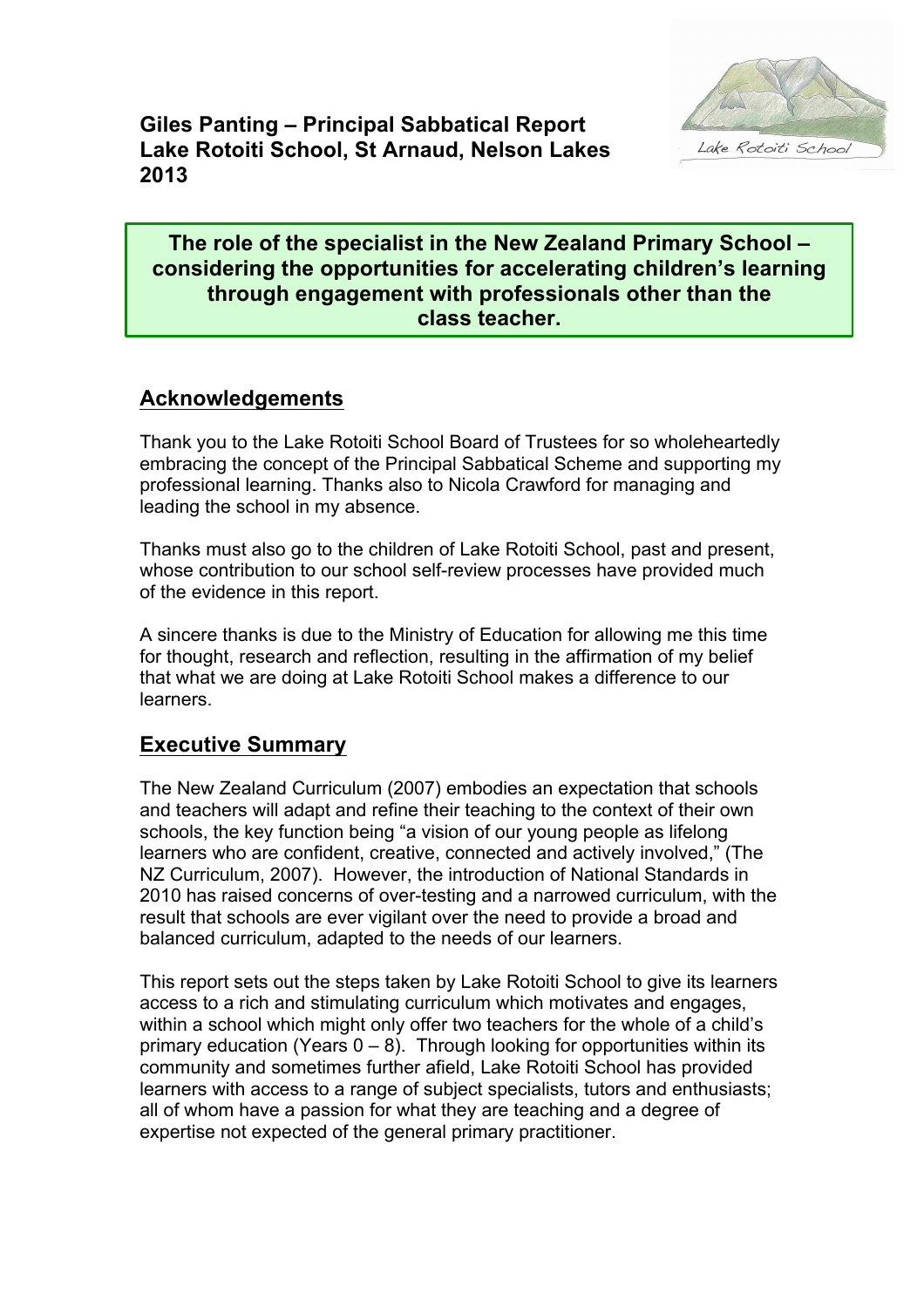#### **Purpose**

The purpose of this enquiry is to set out and reflect upon the role of the specialist (also enthusiast) as teacher and/or tutor in the primary school. The thoughts of staff members and pupils have been sought in the undertaking of this enquiry and collated in a way that gives us insight in planning the future at Lake Rotoiti School and offers a case study for other similar schools.

## **Background and Rationale**

Lake Rotoiti School, St Arnaud, is a small (U1), isolated, rural Primary School, usually serving between 28 and 34 pupils at any one time in a two-class setting; usually Years 0-4 and Years 5-8. Historically, children have been taught in the school by the same teacher for however many years they remain in that class, with support from another teacher who regularly relieves for the Teaching Principal. The Board and staff acknowledge that teachers will have their own strengths and areas where they feel less confident in delivering a rich and stimulating curriculum. Therefore, successive Principals of the school have sought to enhance the curriculum by employing specialist teachers and tutors, or by embracing the enthusiasm of talented and passionate locals or visitors to the area.

The village of St Arnaud itself, through its location in the Nelson Lakes National Park, attracts inhabitants and visitors with a wealth of personal and professional experience. St Arnaud has a strong Department of Conservation (DOC) presence and this brings with it staff who have a wealth of worldwide conservation experience and science-based qualifications. The nature of the National Park ensures a range of inhabitants and seasonal workers who come from all over the world, often with surprising skills and experiences. The school has adopted a curriculum which states that 'in consultation with the Principal, a teacher may alter the focus of the planned learning area to make the most of learning opportunities that arise' because 'unforeseen learning opportunities may present themselves and also means that we can be responsive to national and global issues as they happen.'

The rationale for this enquiry is to collate some of the strategies that have been implemented or continued over the last five years and to reflect upon their ongoing success, their possible impact upon children's learning and the implications for the future.

## **Methodology**

A review of current literature referring to the use of subject specialist teachers in the primary school was panned to provide a significant background to this study. However, this has proved to be fairly scant in terms of what is widely available. In many cases, a paragraph or two is all that was available in terms of what relates to what we are trying to achieve at Lake Rotoiti School.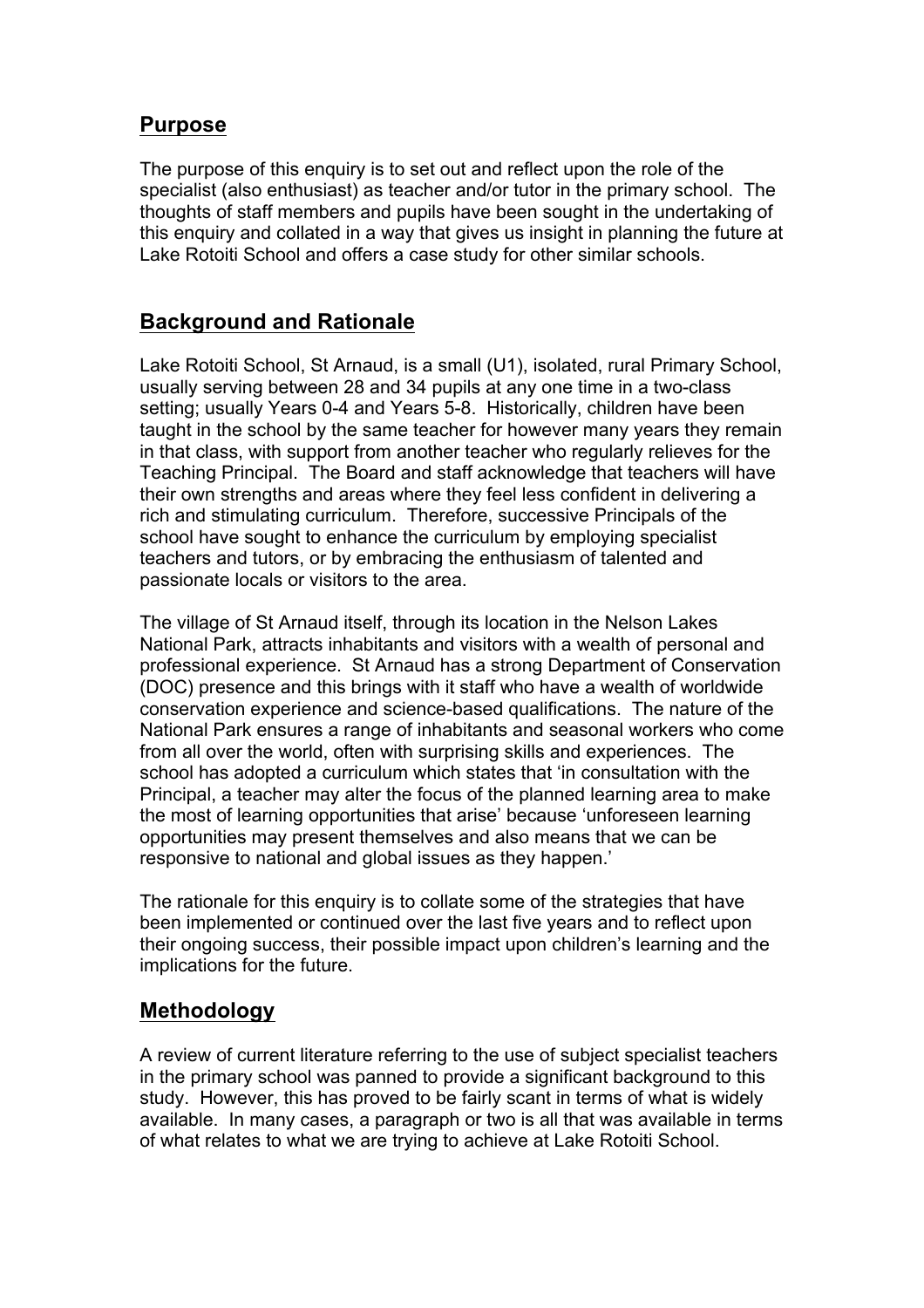As this study/review evolved, it has become apparent that our approach at Lake Rotoiti School is somewhat different to other schools. This is, in part, due to our philosophy for curriculum design in relation to what we want children to learn and that this is largely driven by the school's small size and relative geographical isolation. To this end, this report also gives an overview of the different forms these programmes may take; their successes and limitations.

A review of the self-review documentation relating to the curriculum at Lake Rotoiti School – we have a system of self-review in place whereby children are routinely expected to contribute to self-review by commenting and reflecting upon a Unit of Learning using our school mission and vision statement: 'Courageous Learners: Preparing our children to approach future challenges with confidence.' Children have prepared a table stating what this might entail and they use this as a basis for discussion after an activity or Unit has been completed (see Appendix 1).

## **Findings**

There is perhaps still an underlying preconception or assumption that *'primary teachers are generalists who have an ability to provide instruction in all key areas,'* (Ardzejewska, 2010). Whilst many would argue that this is the case with a majority of motivated teachers who are skilled in delivering the archetypal broad and balanced curriculum, there seems to be a move in recent years to supplementing and enriching the curriculum with learning activities provided by teachers who are not the class' day to day teacher. Ardzejewska acknowledges this by going on to say that *'there seems to be a parallel discourse increasingly promoting the need for specialist teachers in the primary school setting.'*

Many schools are confident in using specialist teachers for the delivery of programmes for children with additional learning needs, both within and outside of the usual classroom environment. In recent years, there has been some attempt to provide additional programmes for children identified as gifted and talented. In the mainstream classroom, which is the focus of this report, it has perhaps been the norm to see elements of the music curriculum, for example, supported by itinerant teachers or specialists. There has long been a preconception that the teaching of music requires specialist knowledge in order to deliver an effective music education programme. In recent years, it is perhaps becoming more usual to see specialist teachers or instructors within schools who can support children in the area of information and communication technologies – especially as the technologies change at an ever-faster pace.

However, at Lake Rotoiti School, it has become a deliberate planned action to take advantage of specialist teachers and instructors wherever possible. Our curriculum has an embedded flexibility to allow us to change or alter our planning when new learning opportunities become available. It is perhaps a feature as much as a necessity of our small size as well as our geographical isolation that makes this possible. The village of St Arnaud regularly attracts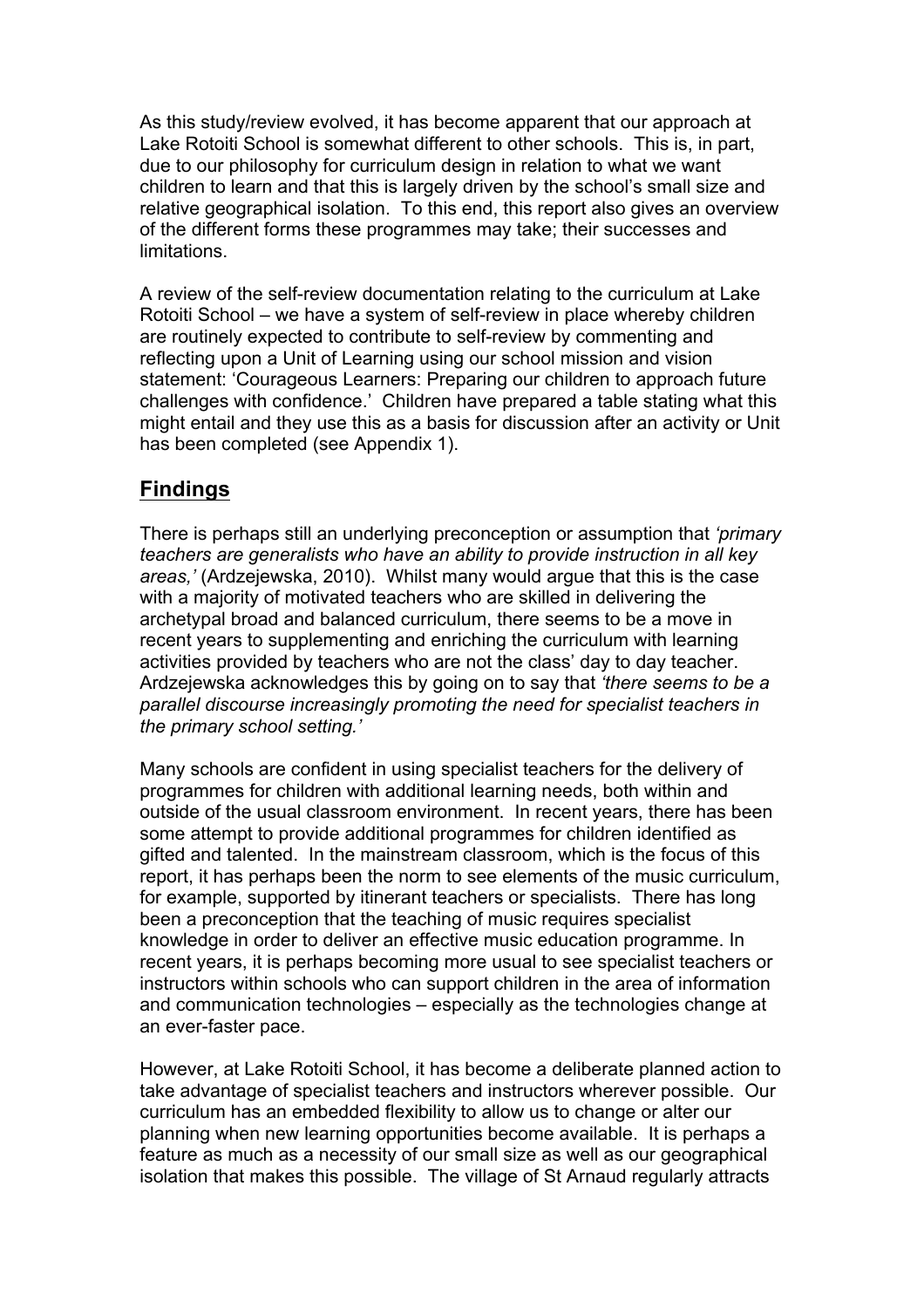interesting people due to its unique position within the Nelson Lakes National Parks.

Experience has taught us that these people often have skills, qualifications and experience not usually possessed by the generalist primary school teacher and that the flexible curriculum allows us to take advantage of this. An example of this is that by lending our school bus to a group of university students whose vehicle had broken down led to the impromptu presentation for our learners from a Professor of Microbiology who had worked extensively in the Antarctic. The result of this was that our children had first-hand access to someone who had visited a remote part of the planet who was able to talk enthusiastically about his experiences, sharing real-life stories and photographs that were far more engaging than those readily available in books and on websites. Had our curriculum and timetable been more rigidly structured, we might have been reluctant to accommodate this engaging visitor.

At Lake Rotoiti School, a more typical use of the specialist teacher is in our regular use of subject specialists over a sustained and pre-determined period of time to deliver learning programmes to students. Some of these have been, and are, ongoing: for example, the delivery of music through the teaching of brass instruments both in individual and group lessons and through the development of a school brass band which incorporates nearly all senior class students. Increasingly, we are planning term-long programmes which deliver curriculum content that is not accessible to our generalist teachers. Japanese language and culture has been taught as a part of our Modern-Foreign Language progamme to students in both the Junior and Senior classes and Senior class students have benefited from the delivery of a Shakespeare unit for half a day a week over the course of a term.

#### Lake Rotoiti School Music and Physical Education Programme – the use of specialist teachers in the long term

The music programme at Lake Rotoiti School has been enhanced since 2006, when brass instrumental lessons (and subsequently the formation of the school band) were introduced. This is a programme that has been embraced by the school community and its success has been sustained through to the current time. Indeed, the success of the Lake Rotoiti School brass teaching has led, in part, to the formation in 2013 of the Tasman Music Trust which aims to engage as many children as possible in quality, affordable music lessons across the Nelson and Tasman region.

When speaking to staff, parents and children about this particular initiative for the purpose of this study, it became apparent that one of the key components of the sustained success is due to the fact that it is run by a specialist teacher. Indeed, Fromyhr (1995) reports that specialist teachers are more likely to show '*enthusiasm*' for the subject and other reports discuss how they more like to '*value'* the subject more highly (DeCorby et al, 2005).

It is likely that the charisma of the teacher who initiated and developed this programme contributes significantly to its success and that if this teacher were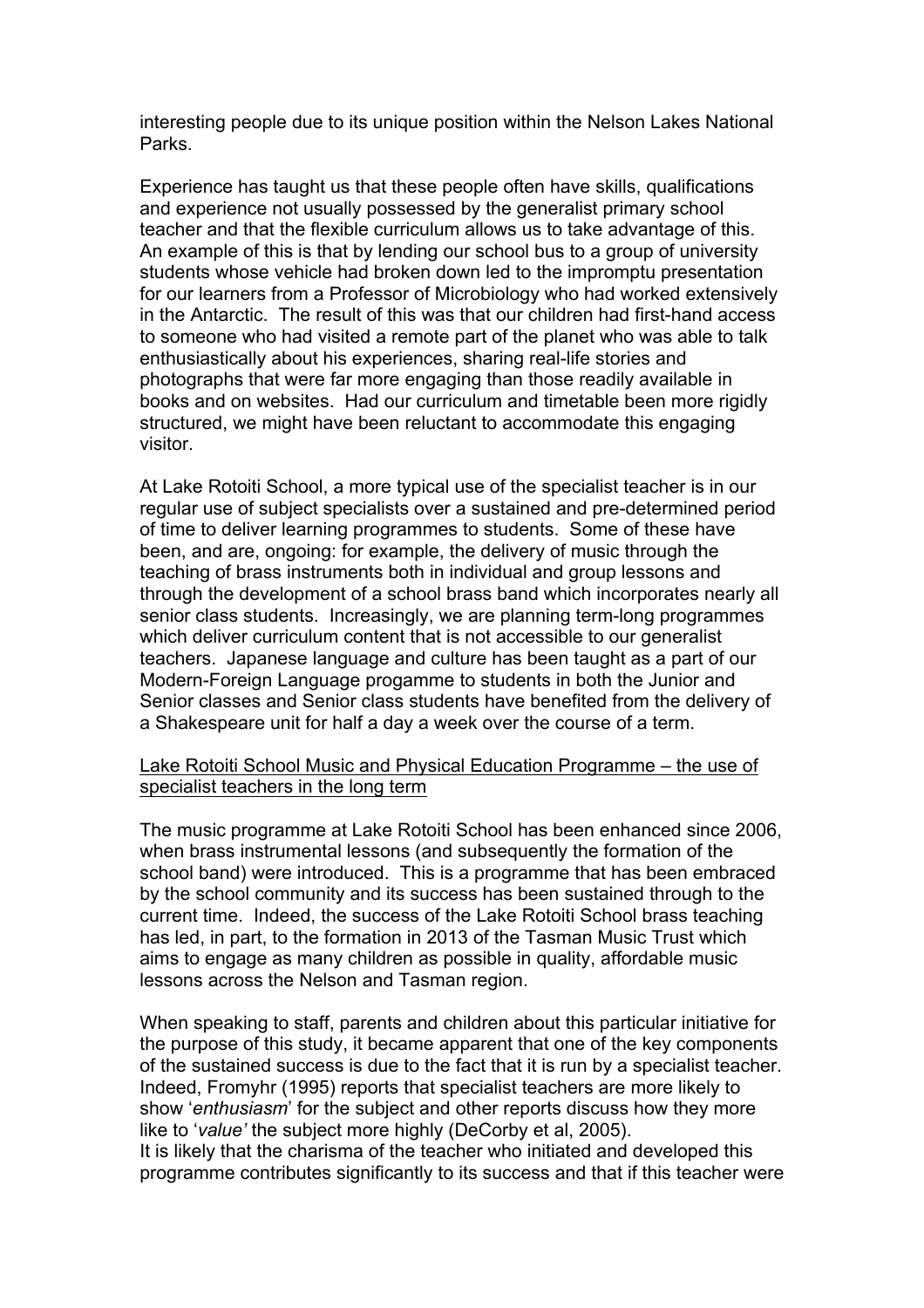to leave the area then the whole initiative could potentially flounder. Whilst considering the successes and limitations of the Lake Rotoiti music programme, its sustainability has to be considered given that so much has been invested in one influential member of itinerant teaching staff.

We have been able to track the progress and success of our students over time and there appear to be considerable benefits to the long-term, wholeschool commitment to the use of a specialist teacher. Students involved in the music programme are able to articulate feelings of belonging and community through taking part in rehearsals, concerts and tours. Many students have used their brass instrumental skills as a way to help them transition from primary education to secondary education through joining bands and orchestras in the town of their chosen college (students have had the opportunity to do this in Years 7 and 8 and so forge new relationships prior to embarking on secondary education in a much larger establishment). Students have also had broadened opportunities; ex-pupils have gone on to become members of the New Zealand Secondary Schools' Brass Band and have been able to tour New Zealand as a result and, students who learnt brass in the early years are now progressing to study music at degree level. A past student has now progressed to study for a degree in music; this student has come from a family with no background of tertiary education.

Use has also been made of a specialist instructor to deliver a physical education programme to classes. We were particularly lucky that a member of the community, employed for a number of years as a ski-instructor and undertaking casual work in the village during the summer months, was also a qualified sports instructor keen to work voluntarily in order to keep his skills honed.

Research by Morgan and Hansen (2007) suggests that primary teachers are often keen to delegate responsibility for Creative Arts and Physical Education to the specialist teacher. Stodolsky (2008) goes further in referring to these learning areas as 'skills and frills,' and suggesting that primary teachers have an inherent values system in place that prioritises the core learning areas of literacy, numeracy and science and are therefore more likely to defer the teacing of 'skills and frills' teaching to others.

Staff at Lake Rotoiti considered this assumption when discussing the curriculum design at the school and the use of non-permanent teachers. Certainly, on the face of it, it could appear that we have added weight to this assertion. However, ultimately we concluded that our motives are to be as responsive as possible to the instructors or teachers available at any one time (and that our location would seem to attract creative people and those interested in outdoor education) and that our desire to enhance children's learning through the exposure to as many different teachers and teaching styles is our main motivator.

Modern-Foreign Languages (MFL) and English Language – in-school specialization and medium-term programmes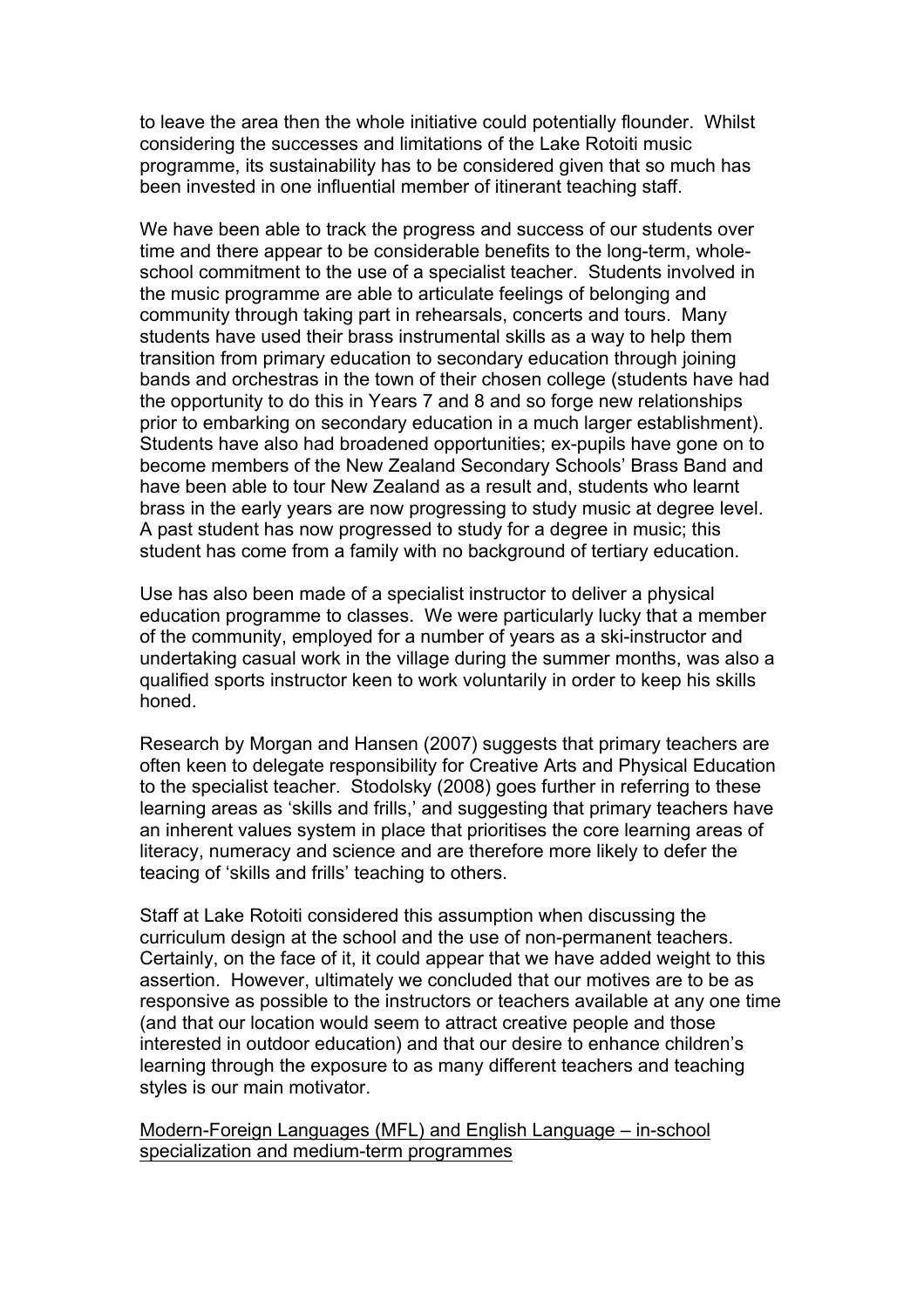Lake Rotoiti School has a history of using the skills and talents of its teachers to best effect. Past members of staff have had an interest and skill in speaking French, German and Te Reo and they have had the opportunity to leave their regular class to lead weekly lessons in another class. This has given us the opportunity to offer MFL across the whole school at a differentiated and appropriate level. The focus has always been on immersion in language and the culture of the country/language being spoken.

In 2011 we became aware that a teacher from a local college had chosen to move with her husband to St Arnaud village for the duration of her maternity leave. It became apparent that this teacher was keen to work part-time and was capable of delivering a unit of learning in Japanese; covering both language and cultural activities.

Working one morning per week, over the course of a term, this teacher was able to deliver a session in the Junior Class and a session in the Senior Class. Children were immediately engaged and enthusiastic about this programme and were highly motivated to become active participants in these sessions. Again, the enthusiasm of the teacher for a subject about which she was passionate (although not the subject she was ordinarily employed to teach) was evident and a significant factor in the overall success of the unit and the learning of the students.

Sadly, the teacher moved on at the end of her maternity leave, so we were unable to repeat this module. However, it did underline for us the importance of knowing who is in our ever-changing community and engaging with them in a timely fashion.

Similar use has been made of secondary-trained teachers through the planning and implementation of English language programmes – taught by secondary English teachers who have been able to come in and teach in the senior class for a half-day over the course of a term. Modules have been planned to extend children's skills in writing narrative, poetry and a very successful unit on the plays of William Shakespeare. Inherent in this particular initiative was the expectation that older and more-able students would be challenged through differentiated learning activities.

The success of the English units is apparent in the quality of writing that is now being produced in the senior class – not only for the genre of writing covered but across curriculum areas. Marking and moderation of assessment tasks and for the purposes of making National Standards judgments has identified a marked increase in the use of figurative language and evocative and experimental vocabulary and complex sentence structure. Students are also more confident in talking about the craft of writing and language features as a part of everyday learning activities.

Whist it is not useful to quote percentage increases when talking about a relatively small sample group of children, we are now able to focus our student achievement targets on moving children who are At Standard in writing to Above Standard. This is marked shift in terms of our philosophy for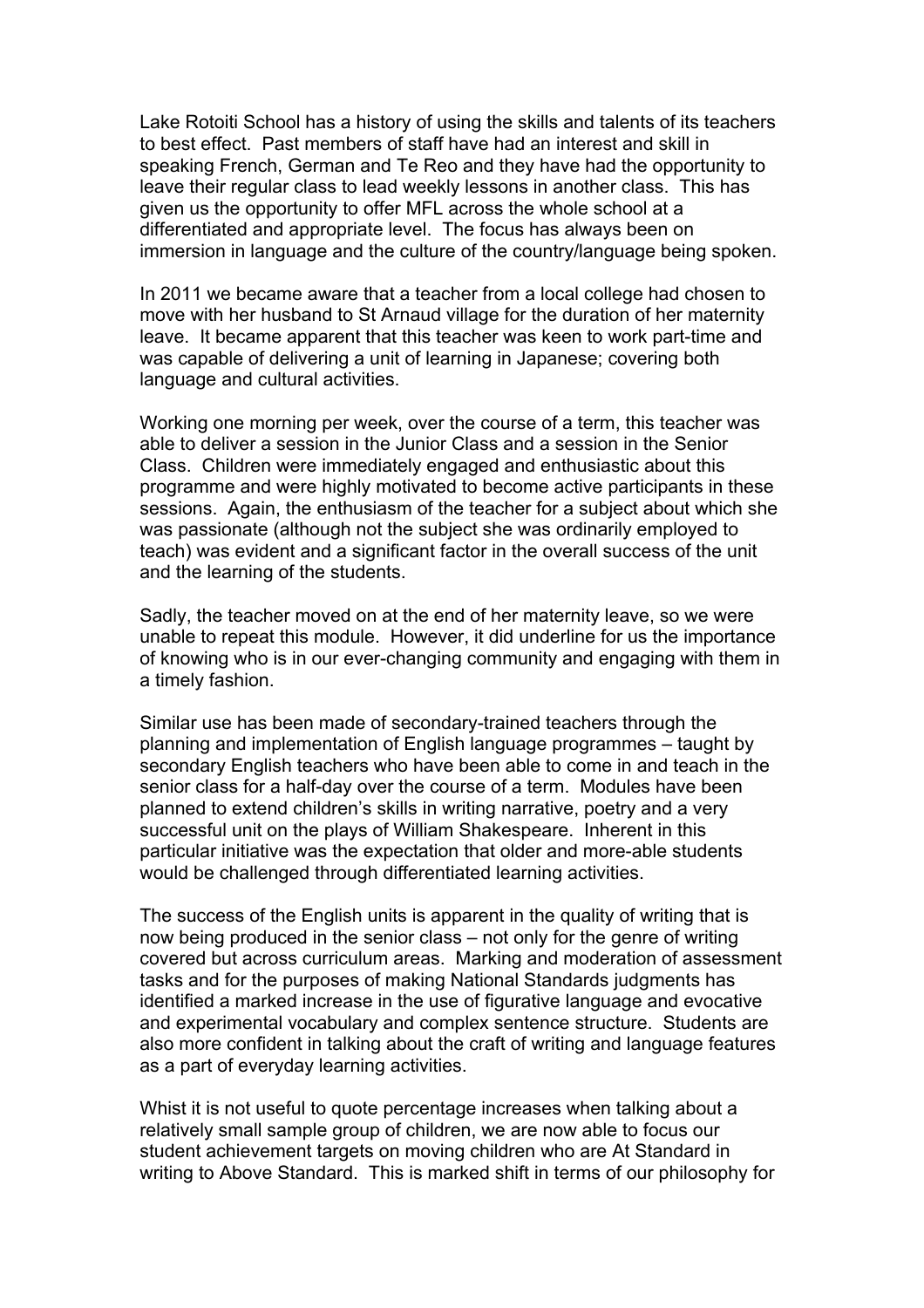teaching writing (which has traditionally lagged behind reading and maths in terms of children's achievement), which has been made possible, in part, due to the specialized teaching offered by part-time secondary-trained teachers.

It is interesting to note that an inevitable, although unplanned, by-product of this particular initiative is the professional development offered to the secondary-trained teachers in enabling them to see, first-hand, what happens in a primary class setting, our expectations for their learning and output and what the children themselves are capable of. Likewise, it has been interesting for us to gain first-hand experience of how colleges might implement a unit of learning across a term, or part of a term and what might be expected of children in terms of their learning.

#### Art – the use of specialist teachers to deliver one-off learning activities in the short-term

Further enrichment of the curriculum at Lake Rotoiti School has taken place through the planning of one-off, stand-alone learning activities. These may relate to the current learning focus of the class or they may not. Whilst there would still seem to be prevalence in primary schools towards a topic-based approach (whereby all learning revolves around a central topic-focus), when considering the design of the curriculum at Lake Rotoiti School, we deliberately included flexibility so that one-off (or off-the-cuff) activities could be valued and included. Certainly the children have been able to articulate how these activities often provide a welcome breathing space or refresher time in the middle of focused topic-based learning. Feedback from parents to these activities has also been positive.

A specialist, secondary-trained, art teacher has regularly worked with both junior and senior classes on art projects that happen over the course of one or two days. Children have commented that they enjoy these intensive, focused sessions that allow them to concentrate on art activities exclusively for a set period of time and gain satisfaction from working hard to produce artworks during these days.

There has been a marked improvement in the children's use of specialist art terms and vocabulary; their choice and use of specialist art materials and in their experience and response to art and artists across time and across cultures. This has certainly been an example of where the knowledge, skills and experience of the specialist teacher has been in excess of what might reasonably be expected of a primary teacher. At Lake Rotoiti School, staff acknowledge that we will sometimes operate within our comfort zones when planning units of learning and that this is often the case in art where we all have styles and media in which we are more confident in working.

#### **Implications, Benefits and Conclusions**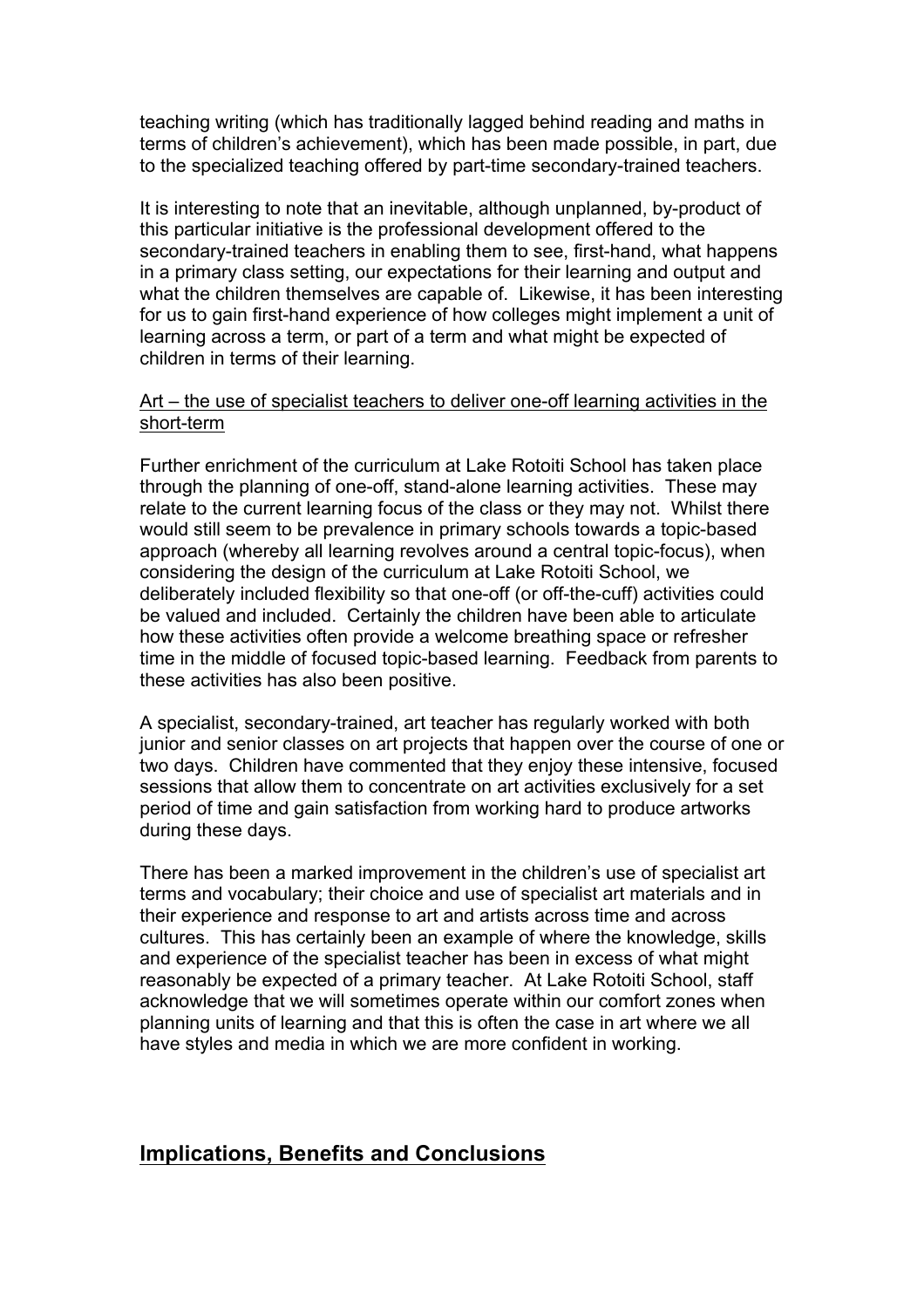Through the process of gathering and considering material for this report, key issues have arisen which impact upon the use and effectiveness of learning programmes led by specialist teachers/instructors. There are implications for the design of and philosophy that underpins the curriculum, as well as for the attitudes of permanent teaching staff – particularly in the small primary school setting such as Lake Rotoiti School.

In short, in order for the use of specialist teachers to have significant positive impact on the life of the school and the learning of its students there needs to be a climate that values the input of 'outsiders.' The key elements in developing this climate, from the findings of this study would appear to be:

- A shared understanding of the whole school community (staff, children, parents etc.) of the value and benefits of using specialists in the primary school.
- A flexible and responsive curriculum that allows for the inclusion of learning activities that don't necessarily fit the topic-plan for the year and that allows for best use to be made of unforeseen opportunities that present themselves.
- Staff who embrace change and who are not threatened by the presence of teachers with specialist knowledge.
- That knowing the school's community is the best way to source those with skills and passions that will enhance the learning in the school.
- That schools need to be realistic in terms of how sustainable a project may be and whether its continuation and success relies upon the participation of particular teachers/tutors.
- The payment of teachers: how to pay? There are implications for the setting of annual budgets for the payment of staff or for the usage of Banked Staffing entitlements.

Ultimately, the success of any element of curriculum design and its success has to impact positively on the learning of the children for whom it is intended. Some of the comments that children have made in relation to the programmes discussed in this report are as follows:

- We were learning even though it was fun for us.
- We got to do things that aren't our usual learning.
- We are getting a wider range of learning subjects and opinions from different teachers.
- We learned that there are different styles in the way that people teach.
- It's good to experience different teachers in general.

In considering our current and past practices and gathering information for the purposes of this report, we have reaffirmed our belief that for a small, rural, isolated primary school, the opportunities offered and learning of our students is enhanced by continuing to plan for and seek the help of specialist teachers and instructors.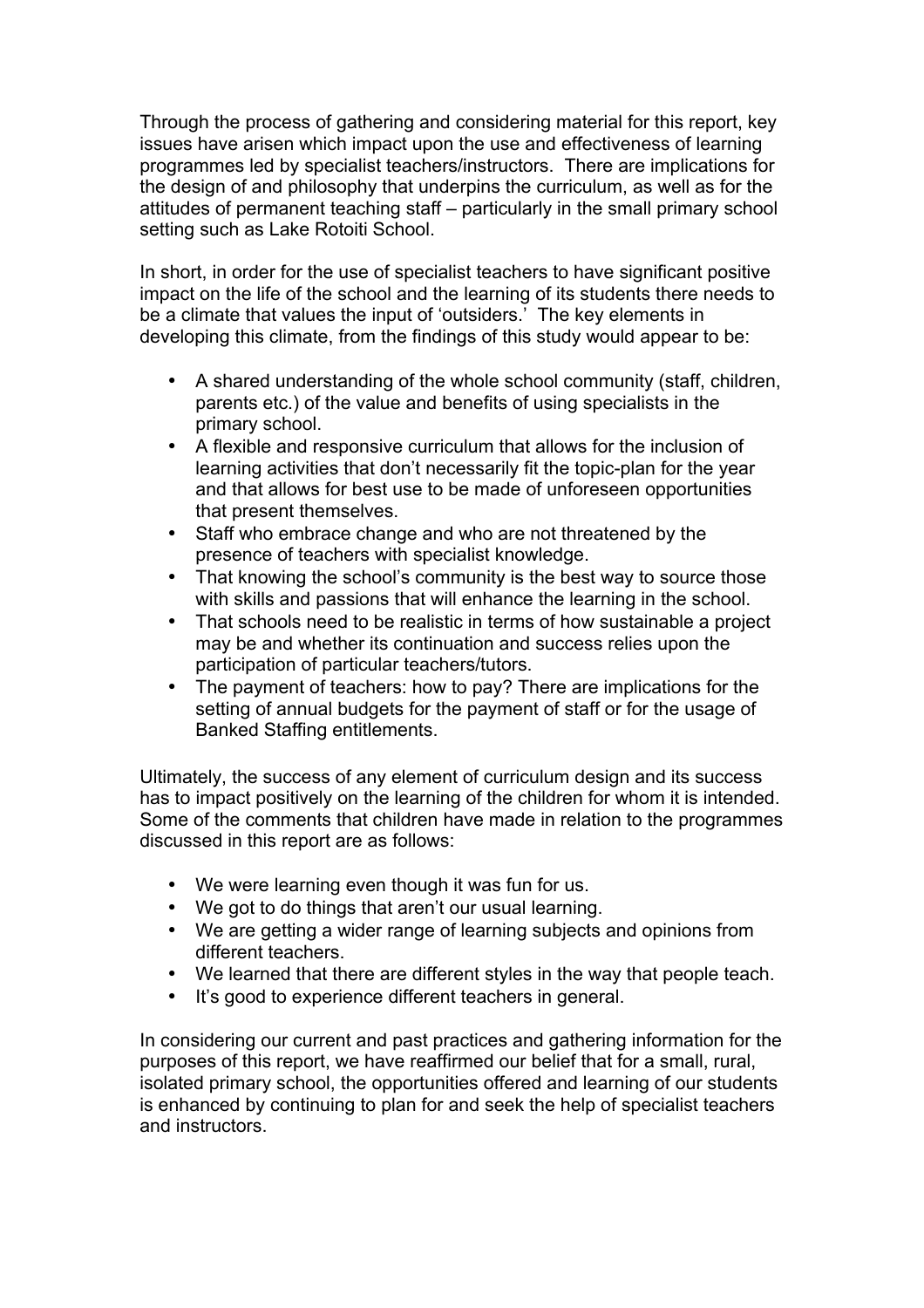#### **References**

Ardzejewska, K (2010) Delivering the Primary Curriculum: The use of subject specialist and generalist teachers in NSW *Issues in Educational Research, 20(3)*

DeCorby K, Halas J, Dixon S, Wintrup L and Janzen H (2005) Classroom teachers and the challenges of delivering quality physical education. *The Journal of Educational Research, 98(4), 208-220*

Gill, R. (2009) Who stopped the music? *ABC Radio National* Morgan P and Hansen V (2007) Recommendations to improve primary school physical education: Classroom teachers' perspectives. *The Journal of Educational Research, 101(2), 99-111*

Stodolsky SS (1988) The subject matters: Classroom activity in Maths and Social Studies. *Chicago: The University of Chicago Press.*